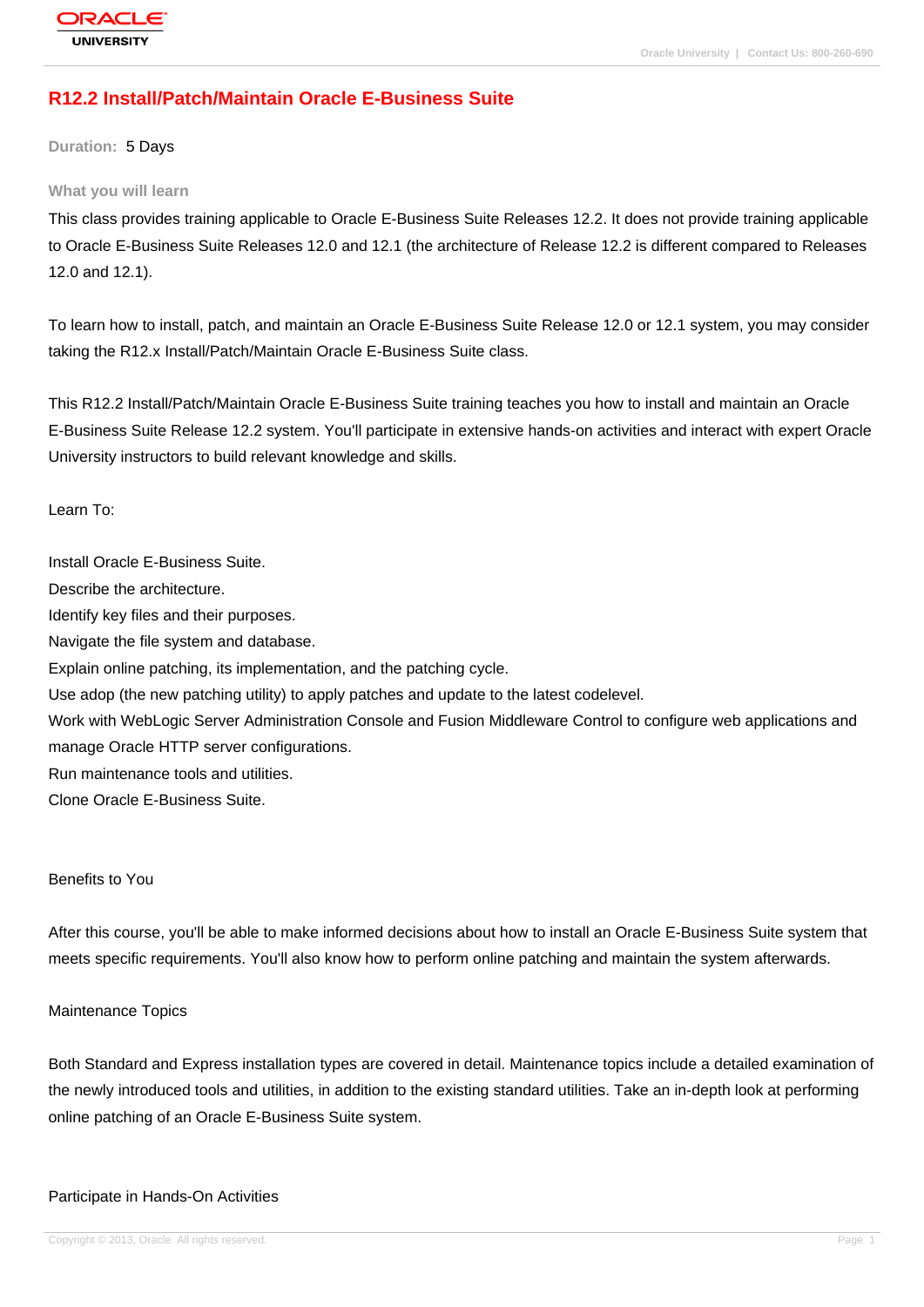These hands-on activities include: performing an installation on a Linux system, navigating the file system to locate key files, running the maintenance tools and utilities, using adop to perform online patching and updating to the latest code level, configuring web applications and managing Oracle HTTP server configurations, and carrying out cloning operations.

#### **Audience**

Database Administrators Database Designers Functional Implementer Project Manager Support Engineer Technical Consultant

**Course Objectives** Gain an overview of Oracle E-Business Suite

Install Oracle E-Business Suite

Describe Oracle E-Business Suite architecture

Identify key files and their purposes

Navigate the Oracle E-Business Suite file system

Identify key features of the Oracle E-Business Suite database

Perform online patching using the adop utility

Run Oracle E-Business Suite maintenance utilities

Use WebLogic Server Administration Console to configure web applications

Use Fusion Middleware Control to manage configuration of Oracle HTTP Server

Clone Oracle E-Business Suite

## **Course Topics**

#### **Oracle E-Business Suite Architecture**

Describe the Oracle E-Business Suite Architecture Describe Technology Stack and Database Desktop Tier Application Tier Database Tier Oracle E-Business Suite Utilities

#### **Before You Install**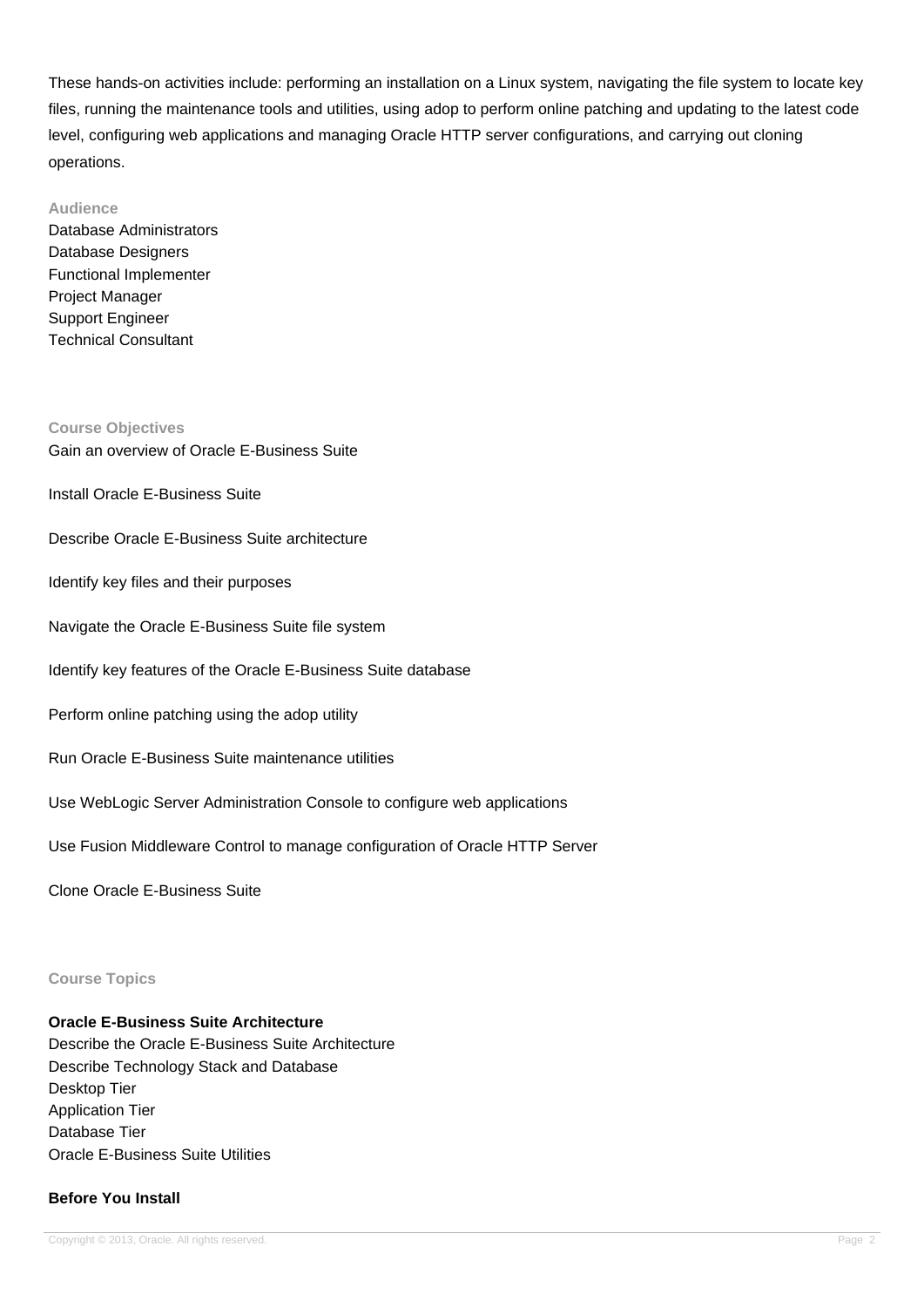Overview of Rapid Install Supported Platforms and Environments Database and Application Tier Sizing Guidelines Prerequisites and Preparatory Tasks Starting Rapid Install

### **Performing an Installation**

Installation Types and Options Standard Installation Express Installation

# **After you Install**

Required Post-Installation Steps Conditional Post-Installation Steps Administration and Maintenance Tasks

# **Environment Files, Control Scripts, and Languages**

Oracle E-Business Suite Environment Files Application Tier Service Control Scripts Character Sets Globalization Features Language Support

# **Oracle E-Business Suite File System**

Dual File System Overview File System Layout INST\_TOP Directory Structure EBSapps Directory Fusion Middleware Home APPL\_TOP Directory Structure Product Directories Database Directories

# **Oracle E-Business Suite Database**

Database Overview Oracle E-Business Suite Database Objects and Schemas Database Implementation to Support Online Patching Three Types of Database Edition Editioning Views and the Application Data Model Database Tier Server Process Scripts and Usage

# **Patching Concepts**

Patch Types and Terminology Codelines and Codelevels Patch Components Patching Order Patching Utilities Command Line Patching Utilities Web-based Patching Utilities

**Using the adop Utility** Online Patching Cycle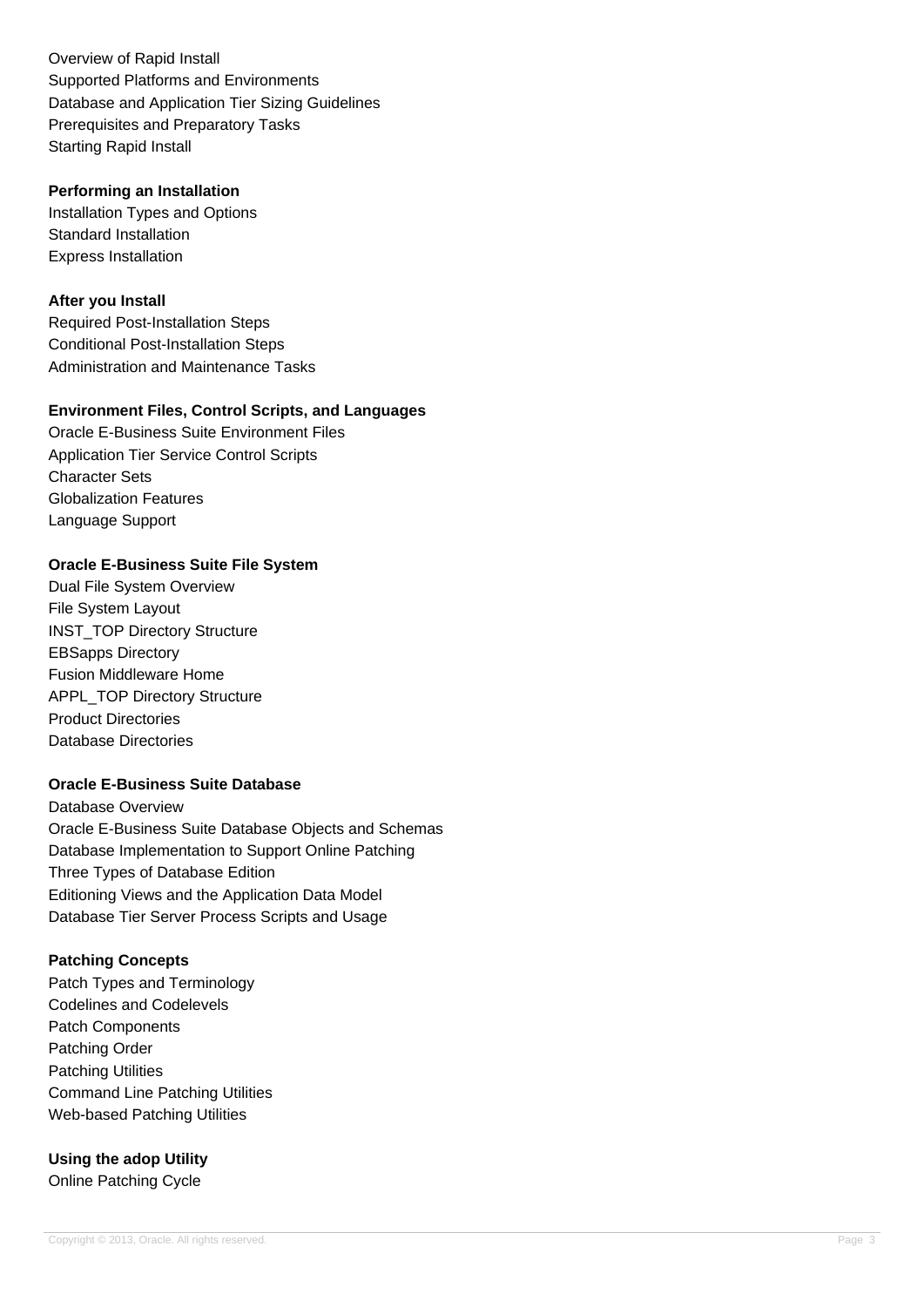Running the adop Utility adop Commands Executing the Patching Cycle Patching in Multi-Node Environments

## **Patching to the Latest Code Level**

EBS Technology Codelevel Checker (ETCC) Patching Utilities to Patch Technology Components Patching Order of Technology Components Apply Latest AD and TXK RUPs Apply Latest Oracle E-Business Suite RUP

## **Using Oracle Applications Manager Patching Features**

Applied Patches Reporting Tool Applied Patches Information adop Modes and Applied Patches Information Accessing Applied Patches Information Applied Patches Reports Timing Reports

## **Technical Configuration - AutoConfig**

AutoConfig Tasks Context Files AutoConfig Operation Modify the Context Files by Running AutoConfig from OAM Editing AutoConfig-Managed Configuration Files Restoring and Comparing Configurations Running AutoConfig Running AutoConfig In Test Mode

### **Configuring Web Application Services and Managing OHS**

Configuration Tools Getting Started With Oracle WebLogic Server Getting Started With Oracle Fusion Middleware Control New AutoConfig Tools for System Configuration Managing Web Applications Managing Classpath and JVM Arguments of a Managed Server Changing the Port Number of a Managed Server Managing OHS Configurations

## **Introduction to AD Utilities**

**Overview** Setting the Environment AutoConfig Managed AD Utility Files Command Line Arguments and Flags Web-Based AD Utilities Running the AD Utilities Interactive and Non-interactive Processing Distributed AD

# **AD Administration: Generate Applications Files** Preliminary Tasks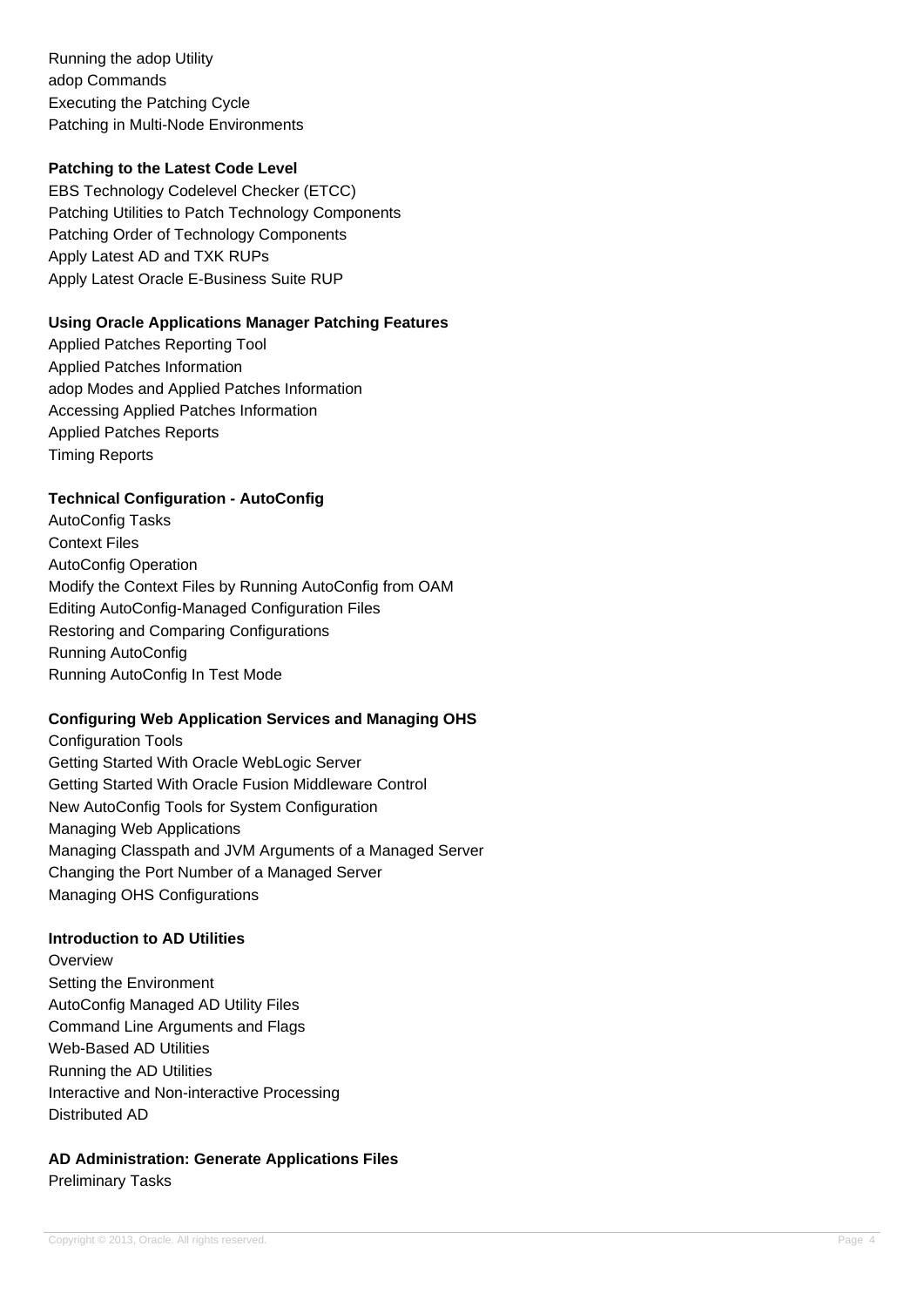Prompts and Log Files Generate Applications Files Menu Generate Message Files Generate Form Files Generate Report Files Generate Product JAR Files

## **AD Administration: Maintain Applications Files**

Maintain Applications Files Menu Relink Applications Programs Copy Files to Destinations Convert Character Set Maintain Snapshot Information Checking for Missing Files

# **AD Administration: Maintain Database Entities**

Maintain Database Entities Menu Validate APPS Schema Recreate Grants and Synonyms Check DUAL Table

## **AD Administration: Compile/Reload Database Entities**

Compile/Reload Database Entities Menu Compile APPS Schema Compile Menu Information Compiling Flexfield Data in AOL Tables Reloading JAR Files into Database

# **AD Administration: Non-Interactive Operation**

Using Defaults File with AD Administration Running AD Administration in Non-Interactive Mode

# **AD Configuration and Management Utilities**

AD Controller Overview Worker Status Flow Shutting Down Managers AD Relink Overview AD Splicer Overview File Character Set Converter

# **Reporting Utilities**

AD Configuration AD File Identification AD Job Timing Report

# **Cloning Oracle E-Business Suite**

Principles and Terminology Cloning Scenarios Prerequisite Steps Cloning Steps Finishing Tasks Refreshing a Target System